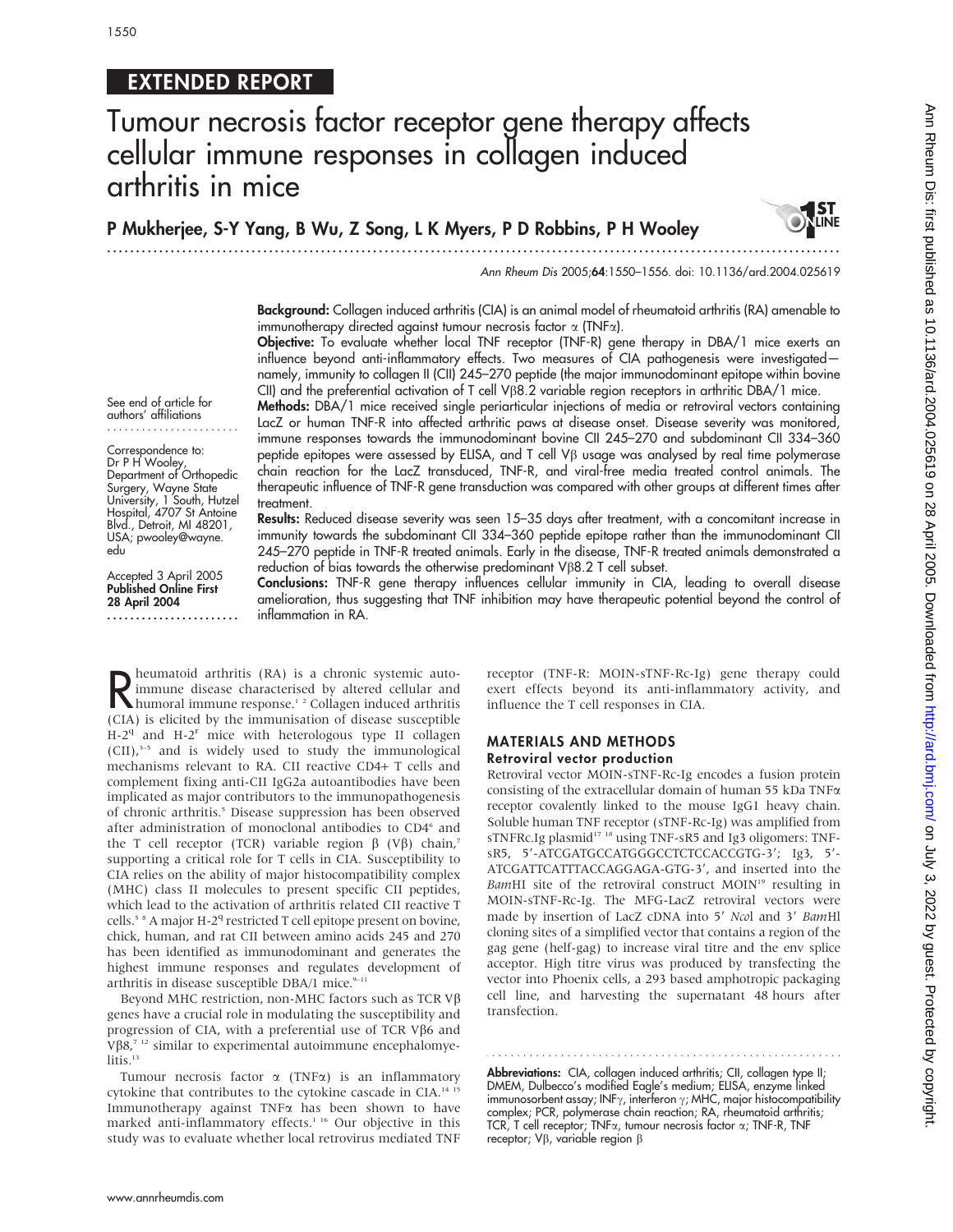#### Induction and assessment of CIA

Native bovine CII (kindly provided by Dr Marie Griffiths, University of Utah) was solubilised at 2 mg/ml in 0.01 M acetic acid at 4˚C overnight and emulsified with equal volume of complete Freund's adjuvant (Difco Laboratories, Detroit, MI). Arthritis was induced by intradermal injections of 100 μl of emulsion containing 50 μg CII at the base of the tails of 6–8 week old female DBA/1 LacJ mice (Jackson Laboratory, Bar Harbor, ME). Mice were monitored daily for onset of disease. Mice developing CIA between 20 and 55 days after immunisation were divided on the day of arthritis onset into different treatment groups: (1) MOINsTNF-Rc-Ig treated  $(n = 23)$ , (2) MFG-LacZ treated  $(n = 13)$ , and (3) virus-free media treated controls ( $n = 20$ ). Mice were divided alternately to normalise the onset date.

The first paw (front or hind limb) developing arthritis was given a single periarticular injection of either  $1.6 \times 10^7$  pfu/ml of MOIN-sTNF-Rc-Ig in 100 µl of Dulbecco's modified Eagle's medium (DMEM; group 1) or a similar titre of MFG-LacZ in 100 µl of DMEM (group 2) at disease onset. Mice in virusfree medium control group received 100 µl of DMEM periarticular injection at disease onset. Care was taken to prevent any disruption of skin while administering the injections. We found previously that this dose of MOINsTNF-Rc-Ig improved CIA.<sup>20</sup>

Arthritic animals were clinically assessed daily and paw measurements were recorded by a constant tension caliper (Dyer, Lancaster, PA) five times a week for 7 weeks after disease onset and start of treatment. An established arthritis scoring system<sup>21</sup> was used to evaluate disease:  $0 = normal$ appearance and flexion;  $1 =$  erythema and oedema;  $2 =$  visible joint distortion; 3 = ankylosis detectable on flexion. Based on this, each animal could have a maximum score of 12.

#### Detection of transgene production

An enzyme linked immunosorbent assay (ELISA) was performed to evaluate the expression of human TNF-R (hTNF-R) in serum samples collected at days 0, 3, 7, 14, 21, 35, and 49 after the vector injection. The level of the transgene product was calculated by regression analysis from a standard curve included with each assay. X-gal staining ( $\beta$ galactosidase assay) was performed on the mouse paws and major organs such as spleen, liver, lungs, heart, and brain collected from the mice receiving MFG-LacZ injections to evaluate LacZ gene expression systemically. Paws and frozen sectioned major organ tissues were fixed in 2% formaldehyde/0.2% glutaraldehyde for 30 minutes before incubation in 1 mg/ml X-gal solution (5 mM  $K_3Fe(CN)_{6}$ , 5 mM  $K_4Fe(CN)_{6}$ , 2 mM MgCl<sub>2</sub>, 0.02% NP<sub>40</sub>, and 0.1% sodium deoxycholate) overnight at 37˚C. Positive LacZ transgene expression was determined by blue tissue staining.

| <b>Target</b>  | <b>Primer sequences</b>                |
|----------------|----------------------------------------|
| $V\beta$ 5.1   | 5'- TGAGTGCCTTGGAGCTAGAG-3' (upstream) |
|                | 5'- GCCTGTCCCGGGAGA-3' (downstream)    |
| $V\beta6$      | 5'- GGGGGTGTCAACTATGCTG-3' (upstream)  |
|                | 5'-GAGACCTTGGGTGGAGTCA-3' (downstream) |
| $V_{\beta}8.1$ | 5'-GTTGGCTTCCCTTTCTCAG-3' (upstream)   |
|                | 5'-TGTGTTTGAACCCCTGTCA-3' (downstream) |
| $V\beta8.2$    | 5'-GCAGCACTGAGAAAGGAGAT-3' (upstream)  |
|                | 5'-TIGGTCTGGAGGCCTTG-3' (downstream)   |
| $V\beta8.3$    | 5'-GTGTAGGGGCTGGAAATAC-3' (upstream)   |
|                | 5'-CAACAATGAGCCGGCTT-3' (downstream)   |
| $V\beta$ 16    | 5'-TTACGGGGGGACTATGCT-3' (upstream)    |
|                | 5'-GGTGAGTCGTGTCCCTGG-3' (downstream)  |



Figure 1 X-gal stain to show the expression of LacZ in the mouse paws given MFG-LacZ. (A) A paw at 3 days; and (B) 21 days after viral infection.

#### Measurement of interferon  $\gamma$  (IFN $\gamma$ ) responses to CII peptide epitopes

This assay was conducted as previously described.<sup>9</sup> Lymph nodes obtained at 3, 7, 14, 21, and 49 days after killing the arthritic mice were disrupted to yield single cell suspensions, counted, and assayed for viability. Cells were cultured in duplicate at a final concentration of  $5\times10^6$  cells/ml with 100 μl of media containing either 100 μg/ml of immunodominant CII 245-270 peptide, 100 µg/ml of subdominant CII 334-360 peptide, 10  $\mu$ g/ml concanavalin A, 10  $\mu$ g/ml lipopolysaccharide, or media alone for 3 days at 37˚C. Responses to the two CII peptides were assessed by measuring the IFN $\gamma$  levels in culture supernatants by the standardised sandwich ELISA technique as previously described,<sup>22</sup> using purified rat antimouse IFN $\gamma$  antibody and biotin conjugated secondary rat antimouse IFN $\gamma$  antibody (Pharmingen, San Diego, CA).

#### Analysis of TCR  $V\beta$  gene expression by real time polymerase chain reaction (PCR)

Joints were harvested from arthritic mice post mortem at 3, 7, 21, and 49 days after disease onset. Total RNA was extracted using the manufacturer's instructions (Tel-Test, Friendswood, TX, USA), and possible DNA contaminants were removed by RNase-free DNase (RQ1, Promega, Madison, WI, USA) treatment. RNA samples with a ratio  $>1.7$  at 260 nm and 280 nm, measured by a spectrophotometer (Beckman Instruments, Fullerton, CA, USA), were accepted for TCR  $V\beta$  analysis.

Firstly, a semiquantitative conventional PCR was used to screen for the most commonly expressed  $V\beta$  genes among a battery of 22 V $\beta$  genes in the paw cDNA samples, generated from control and MOIN-sTNF-Rc-Ig treated mice. Real time reverse transcriptase PCR was performed to assess quantitatively the influence of MOIN-sTNF-Rc-Ig gene transfer on TCR V $\beta$  expression in the paws of the arthritic animals. cDNA was reverse transcribed from 0.5 µg total RNA in a 40 µl reaction mixture containing  $1 \times PCR$  buffer, 500  $\mu$ M of each dNTP, 0.5 U/µl RNase inhibitor, 2.5  $\mu$ M random hexamers, 5.5 mM  $MgCl<sub>2</sub>$ , and 1.25 U/µl MuLV reverse transcriptase (Gibco-BRL, Gaithesburg, MD, USA) in a thermal cycler (Perkin-Elmer Cetus) at 25˚C/10 min, 48˚C/25 min, and 95˚C/ 5 min. Real time PCR reaction mixtures  $(25 \mu l)$  containing 12.5  $\mu$ l 2 $\times$  SYBR Green Master Mix (PE Biosystems, Foster City, CA, USA), 2 µl cDNA, and 400 nM target V $\beta$  (5.1, 6, 8.1, 8.2, 8.3, and 16) gene primer pairs (table 1) were run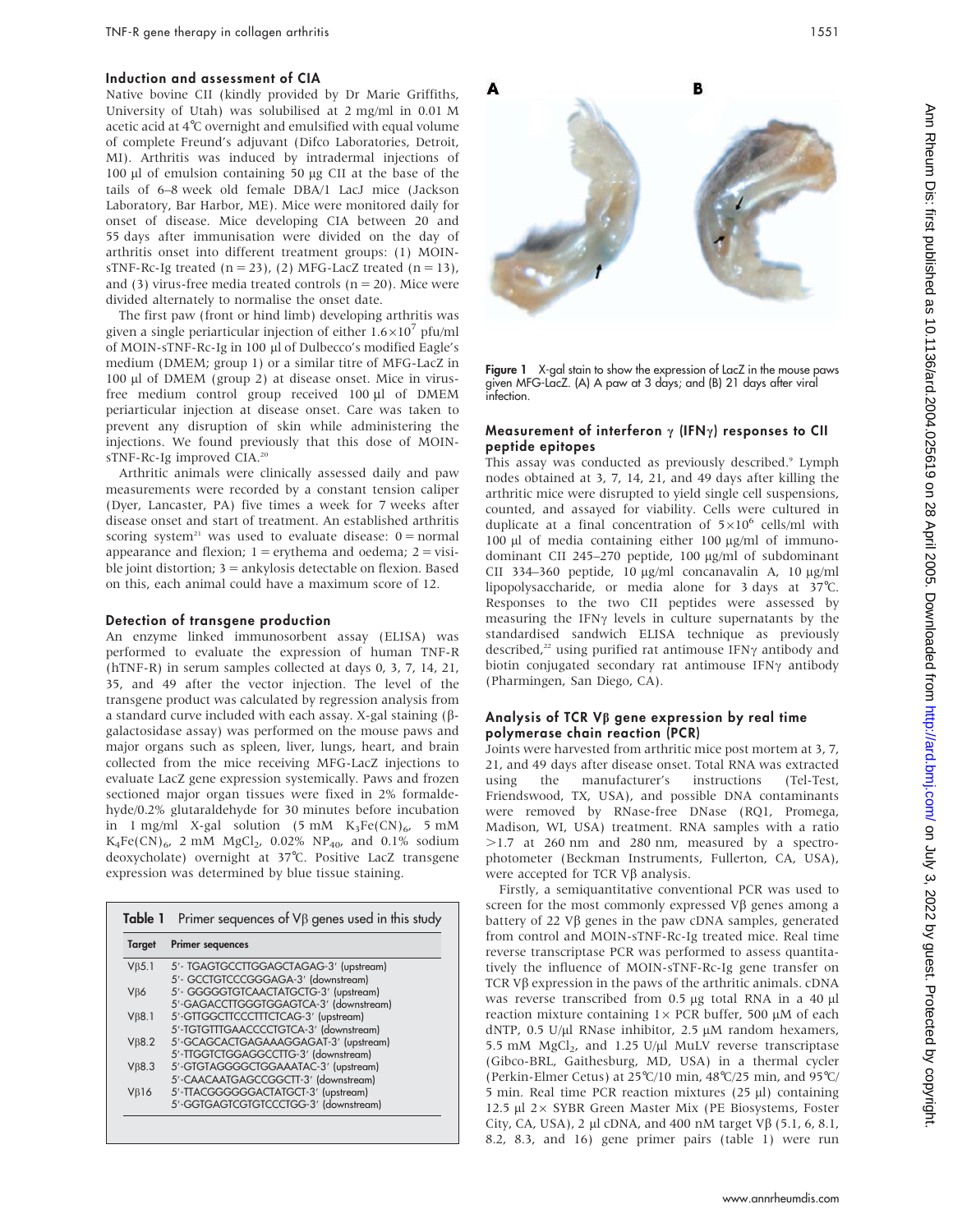

Figure 2 Influence of a single periarticular administration of retrovirus mediated MOIN-sTNF-Rc-Ig on the clinical progression of CIA: disease activity represented by the mean paw score was visually scored up to 49 days after disease onset. Mean paw score is the overall average of the paw scores of all animals in each group. Data are expressed as mean (SEM) for each group for each time point. Significant differences among the groups are indicated ( $p$ <0. 05). The figure shows normalised mean data from three different individual experiments with similar results.

separately in the ABI Prism 7700 Sequence Detector (Applied Biosystems, CA) at 50˚C/2 min, 95˚C/10 min and followed by 40 cycles of 95˚C/15 s; 60˚C/min. The machine's built-in software recorded values of the threshold cycle (Ct) that showed a statistically significant increase in reporter dye signals ( $\Delta$ Rn) which were analysed by the v1.7 software (PE Biosystems). Target gene levels were standardised against the housekeeping gene 18S rRNA used as an endogenous control (Invitrogen, Carlsbad, CA, USA). Real time PCR products were run on 1.8% agarose gels to verify the correct amplification of the target gene.

#### Statistical analysis

Group comparisons between TNF-R treated and control mice were performed by the two tailed independent  $t$  test using SPSS-PC statistical software (SPSS, Chicago, IL). Comparisons of more than two means were conducted using one way analysis of variance, and p values  $< 0.05$  were considered to be significant.

#### RESULTS

#### Transgene expression after in vivo gene transfer

Retrovirus coding for the LacZ gene ( $\beta$ -galactosidase) was used as a reporter control. X-gal staining showed positive blue coloured LacZ expressing cells in the MFG-LacZ injected paws at 3 days (fig 1A) and at 21 days (fig 1B) after gene transfer. However, there was no evidence of X-gal positive staining in uninjected paws or remote organs (not shown). The protein level of sTNF-R in the circulation was measured by ELISA at different time points. Three days after disease onset and MOIN-sTNF-Rc-Ig administration, the human sTNF-R level in the circulation was 16.7 pg/ml. This value reduced to 12.7 pg/ml at 7 days after gene transfer and thereafter was undetectable at 14, 21, and 49 days.



**Figure 3** IFN<sub>Y</sub> responses to CII 245–270 and CII 330–360 peptides after MOIN-sTNF-Rc-Ig gene therapy: mononuclear cells from lymph nodes of (A) MOIN-sTNF-Rc-Ig or (B) media (control) treated mice were cultured with either 100 µg/µl of immunodominant CII 245–270 peptide or with subdominant CII 330–360 peptide for 72 hours. Cells cultured with media and concanavalin A were used as negative and positive controls respectively (not shown). IFN $\gamma$  levels in resulting culture supernatants were measured by ELISA to evaluate CII peptide epitope usage. TNF-R treated animals showed an enhanced IFN $\gamma$  response towards the subdominant epitopes rather than the immunodominant epitopes (A), while the normal response to the dominant epitope was observed in the controls (B). Data are expressed as mean for each group at each time point. n = 5 for each time point for both control and TNF-R treated groups.  $p<0.05$ .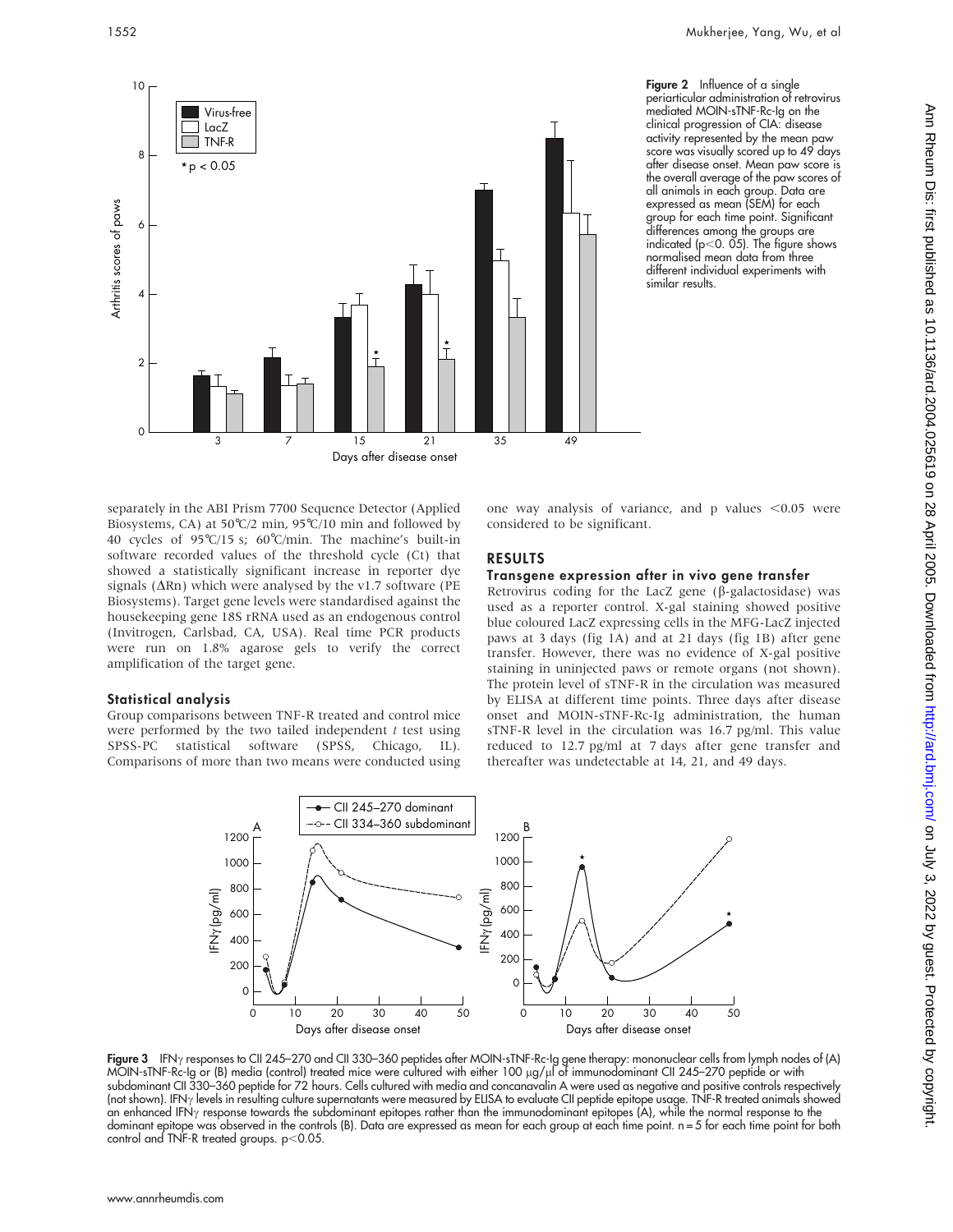

Figure 4 Comparison of Vb expression levels in joints of arthritic animals: cDNA made from RNA preparations from (A) injected (B) ipsilateral (C) contralateral joints of media or MOIN-sTNF-Rc-Ig injected joints were amplified with different Vb primer pairs using real time PCR. The figure shows the relative mRNA expression levels of the six V<sub>B</sub> genes quantitatively analysed normalised against the housekeeping gene 18S rRNA used as an internal control. n = 5 for both control and TNF-R treated groups.

#### Retroviral vector mediated periarticular delivery of TNF-R reduces clinical severity of CIA

On the day of arthritis onset (day 1), CII immunised mice received a single periarticular injection of  $1.6 \times 10^7$  pfu/ml of either MOIN-sTNF-Rc-Ig or LacZ in 100 µl of media, or an equal volume of media (virus-free control) into the index affected arthritic paw. Thereafter, all arthritic paws (injected and uninjected contralateral and ipsilateral paws) were scored. A significantly lower mean paw score during 15– 35 days after disease onset was seen in MOIN-sTNF-Rc-Ig treated DBA/1 mice than in virus-free or LacZ control groups (fig 2,  $p<0.05$ ). Histology showed that there was significantly less severe synovitis; bone/cartilage damage, and overall joint destruction in the injected and uninjected arthritic limbs in the TNF-R treated animals relative to controls (data not shown), which was consistent with our previously published results.20 These results demonstrated that local periarticular MOIN-sTNF-Rc-Ig delivery had significant effects in ameliorating the overall continuing arthritic disease process up to 35 days after treatment. These experiments were repeated three times for data reproducibility.

#### TNF-R gene therapy skews the immune response from the immunodominant CII 245–270 peptide to the subdominant CII 334–360 peptide epitope

Culture supernatants of lymph node cells from TNF-R treated mice cultured for 3 days with the subdominant CII 334–360 peptide demonstrated significantly higher levels of IFN $\gamma$  than lymph node cells cultured with the immunodominant CII 245–270 peptide (fig 3A). This enhanced immune response to the subdominant CII 334–360 peptide in the TNF-R treated animals appeared 3 days after disease onset and gene therapy and was sustained for up to 49 days after disease onset (fig 3A). In the control group, the IFN $\gamma$  levels in the culture supernatants obtained from lymph node cells cultured with dominant CII 245–270 peptide were higher than levels

observed in lymph node cells cultured with the subdominant CII 334–360 peptide at 3–14 days after disease onset (fig 3B). From 21 days after disease onset, these control animals developed an increased IFN $\gamma$  response towards the subdominant CII 334–360 peptide rather than the immunodominant CII 245–270 peptide. This finding suggests that the TNF-R treated animals showed a diversification of the T cell responses from the immunodominant CII peptide epitopes towards the subdominant CII epitopes, while in control mice the early immune response to the dominant CII peptide was stronger than to the subdominant peptide. However, an increased T cell response to the subdominant CII 334–360 peptide epitopes occurred later in the disease. This response pattern, together with the clinical findings, indicates that an early response to the immunodominant CII epitope may be more critical for determining the severity and progression of disease in CIA.

#### TNF-R gene therapy suppresses  $V\beta8.2$  use in injected, ipsilateral and contralateral joints

cDNA obtained from paws of arthritic animals was amplified with a battery of 22  $V\beta$  primers by semiquantitative PCR as an initial step to select the predominantly expressed  $V\beta$  genes in these samples. Expression of V $\beta$ 5.1, V $\beta$ 6, V $\beta$ 8.1, V $\beta$ 8.2, V $\beta$ 8.3, and V $\beta$ 16 was found to be dominant in the DBA/1 arthritic mice (not shown). Subsequently, real time RT-PCR was used to measure quantitatively potential changes in the TCR V $\beta$  repertoire with respect to these genes. V $\beta$  gene expression measured by real time PCR in the arthritic control and TNF-R treated animals was normalised against housekeeping gene 18S rRNA used as an endogenous control.

Real time PCR analysis demonstrated that V $\beta$ 5.1, V $\beta$ 6, V $\beta$ 8.1, and V $\beta$ 8.2 were decreased in the TNF-R injected joints compared with the control joints (fig 4A). Reduction in  $V\beta8.2$ (known to be preferentially used in  $CIA<sup>12</sup>$ ) was more marked than the changes seen in other  $V\beta$  subsets. Interestingly,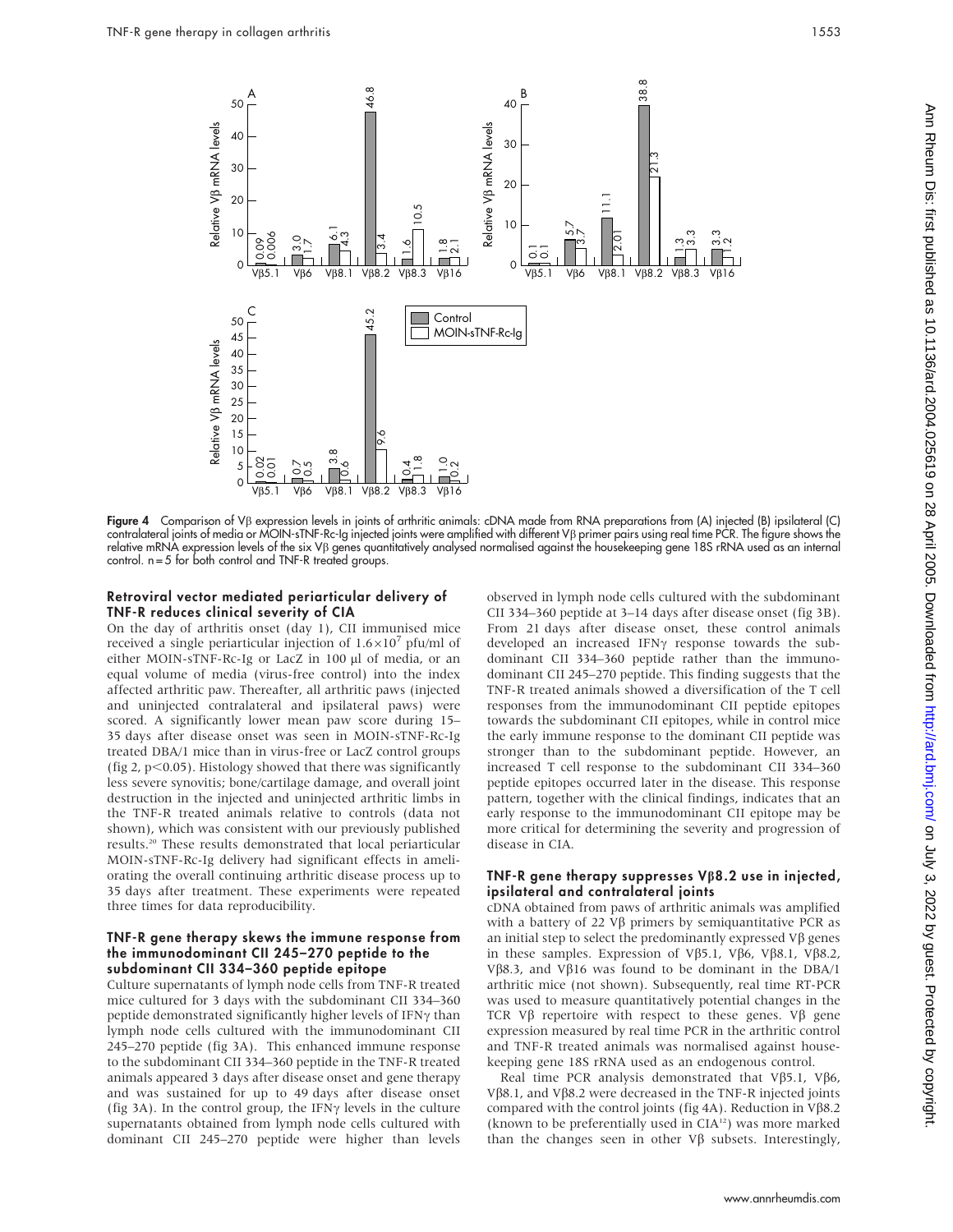

Figure 5 Local TNF-R treatment affects the TCR V<sub>B</sub> repertoire in CIA over time: V<sub>B</sub> mRNA levels in the joints of control and MOIN-sTNF-Rc-Ig treated groups were compared by real time RT-PCR at (A) 3; (B) 7; (C) 21; and (D) 49 days after disease onset. cDNA was obtained from RNA preparations from joints of the two groups of mice. Relative Vb gene expression in both groups, normalised against the housekeeping gene 18S rRNA used as an internal control, is represented. n = 5 for both control and TNF-R treated groups.

there was also an increase in the use of  $V\beta8.3$  in joints injected with TNF-R, compared with the controls (fig 4A). Similarly to injected joints, the uninjected ipsilateral (fig 4B) and contralateral (fig 4C) paws of the TNF-R treated animals also showed a marked suppression of the V $\beta$ 8.2 mRNA levels relative to all the  $V\beta$  genes tested in the appropriate control joints. However, skewing towards increased  $V\beta8.3$  usage was more prominent in the injected joints than in the uninjected joints of the treated arthritic mice. These data suggest that local TNF-R treatment may suppress the V $\beta$ 8.2 gene that is preferentially activated in CIA.

Additionally, the above data suggest that local periarticular TNF-R administration influenced the V $\beta$ 8.2 usage in the uninjected arthritic paws of the TNF-R treated animals. This systemic effect after local TNF-R gene therapy is consistent with our histological data (not shown) and our previously published results,<sup>20</sup> in which periarticular TNF-R administration led to reduced synovitis and decreased pathological bone damage in the arthritic injected and arthritic uninjected joints of treated animals, compared with controls

#### Temporal effects of periarticular TNF-R gene therapy on the TCR  $V\beta$  repertoire

Vb8.2 expression was markedly lower in the joints of the TNF-R treated animals than in those of media treated controls up to 21 days after disease onset (fig 5). At 49 days after disease onset, V $\beta$ 8.2 mRNA expression was still lower in the paws of the treated animals than in the controls (fig 5D), although the differences at this time were not as marked as those in the earlier stages of the disease (figs 5A, B, and C). TNF-R treated animals showed an increased trend for  $V\beta8.3$ use early in the disease (fig 5B). These results indicate that periarticular TNF-R gene therapy led to a trend towards down regulation of the V $\beta$ 8.2 gene in the early stages of disease. Later in the disease, the extent of  $V\beta8.2$  suppression diminished, and the increased use of  $V\beta8.3$  seen in treated animals relative to controls was not sustained. The changes in the  $V\beta$  repertoire were reversed in the late stages of the disease, and the positive clinical effects were also diminished. This suggests that the reduction of  $V\beta8.2$  seen in early disease may have a role in the amelioration of CIA.

### **DISCUSSION**

Progression of CIA depends predominantly upon a Th1 response.<sup>23 24</sup> TNF $\alpha$  has a crucial role in the immune regulatory network of CIA by up regulating interleukin 1, interleukin 6, and granulocyte monocyte-colony stimulating factor levels, leading to synovial inflammation and joint erosions.<sup>21 25-27</sup> Soluble TNF-R fusion proteins<sup>21 28</sup> and anti-TNF $\alpha$  monoclonal antibody treatment<sup>29-31</sup> have strong antiinflammatory effects in RA and CIA.<sup>16</sup> The potential of gene therapy as a therapeutic strategy for CIA and RA is gaining considerable importance in order to circumvent the disadvantages of protein based treatments.<sup>32</sup> <sup>33</sup> We have focused on the effects of TNF-R gene therapy beyond its antiinflammatory properties. Retrovirus mediated periarticular delivery of TNF-R at arthritis onset down regulated Th1 driven anti-CII IgG2a antibody levels.<sup>20</sup> Because interplay between both autoantibody and cellular immune responses is crucial to disease pathogenesis,<sup>34</sup> we examined the effects of local TNF-R treatment on cellular immune responses in CIA.

The immunodominant epitope CII 245–270 $9<sup>11</sup>$  can suppress arthritis when used as a tolerogen, and does not stimulate T cells in disease resistant strains. In contrast, the subdominant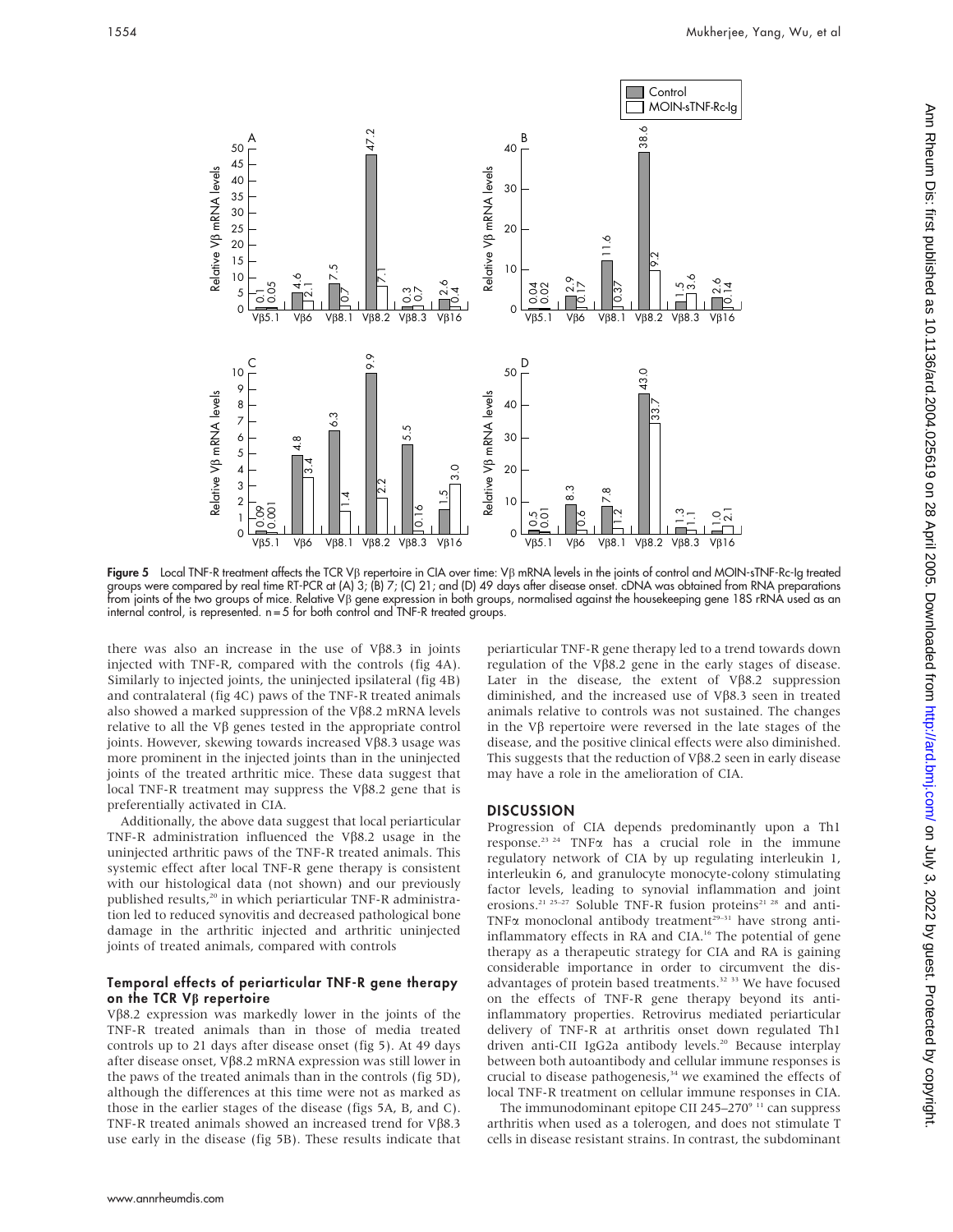epitope CII 334–360 peptide does not generate T cell responses in susceptible DBA/1 mice.<sup>9</sup> We observed a stronger IFN $\gamma$  immune response in TNF-R treated animals to the subdominant CII 334–360 peptide than to the immunodominant CII 245–270 peptide. Moudgil et al demonstrated that diversification of the T cell response from the initial focused dominant epitope to new epitopes, after priming with the whole antigen, led to protection in adjuvant induced arthritis.<sup>35</sup> Because we used the native whole CII molecule to induce CIA, the observed increased IFN $\gamma$  responses towards subdominant CII peptide epitopes in TNF-R treated mice might possibly be due to a diversification of the T cell response. The differences in the responses towards the subdominant epitopes between the treated and control groups suggest that diversification of the immune response away from the immunodominant epitopes early in arthritis could influence the severity of disease. This differs from other autoimmune disease models, where spreading of T cell responses to new epitopes is associated with aggravation of the continuing disease<sup>35 36</sup> We recently showed that local TNF-R therapy also down regulates the complement binding anti-CII IgG2a antibody levels in treated animals.<sup>20</sup>

Resistance to arthritis observed in the SWR  $(H-2<sup>q</sup>)$  and RIIIs/J (H-2<sup>r</sup>) mice that possess CIA susceptible MHC haplotypes has been attributed to deletions in their  $V\beta$ genome.37–40 Previous studies demonstrate the preferential selection of V $\beta$ 6 and V $\beta$ 8.2 in the arthritic joints of B10.Q (H-2<sup>q</sup>) and DBA/1 (H-2<sup>q</sup>) mice with CIA.<sup>41</sup> Vβ5.1, Vβ6, Vβ8.1, V $\beta$ 8.2, V $\beta$ 8.3, and V $\beta$ 16 mRNA were dominantly expressed in the joints of our arthritic animals. Early in the disease, treatment caused suppression of the otherwise predominant Vb8.2 gene subset in the TNF-R treated animals. Down regulation of  $V\beta8.2$  in both injected and uninjected (contralateral and ipsilateral) joints of arthritic animals suggests that local TNF-R gene therapy exerts systemic effects, consistent with our observations of reduced bone damage in the injected and uninjected arthritic joints of treated mice compared with the controls.<sup>20</sup> Retroviral vectors encoding a marker LacZ gene, administered periarticularly into arthritic joints at CIA onset, had no influence on the clinical disease. The results suggest that increased T cell responses towards the subdominant CII peptide epitope, and away from the immunodominant CII epitopes, together with down regulation of the V $\beta$ 8.2 bias associated with CIA, lead to improvement in the clinical arthritis seen in TNF-R treated animals.

#### Authors' affiliations .....................

P Mukherjee, P H Wooley, Department of Immunology and Microbiology, Wayne State University School of Medicine Detroit, MI 48201, USA

S-Y Yang, B Wu, Z Song, P H Wooley, Department of Orthopedic Surgery, Wayne State University School of Medicine Detroit, MI 48201, USA

L K Myers, Department of Pediatrics, University of Tennessee, Memphis, TN, USA

P D Robbins, Department of Molecular Genetics and Biochemistry University of Pittsburgh School of Medicine, Pittsburgh, PA 15213, USA

#### REFERENCES

- 1 Choy EH, Panayi GS. Cytokine pathways and joint inflammation in rheumatoid arthritis. N Engl J Med 2001;344:907–16.
- 2 Lubberts E, Joosten LA, van Den BL, Helsen MM, Bakker AC, van Meurs JB, et al. Adenoviral vector-mediated overexpression of IL-4 in the knee joint of mice with collagen-induced arthritis prevents cartilage destruction. J Immunol 1999;163:4546–56.
- 3 Wooley PH, Panayi GS, Batchelor JR. Lymphocytotoxins in rheumatoid arthritis: prevalence, lymphocyte specificity, and HLA-DR antigens. Ann Rheum Dis 1981;40:154–6.
- 4 Yoo TJ, Kim SY, Stuart JM, Floyd RA, Olson GA, Cremer MA, et al. Induction of arthritis in monkeys by immunization with type II collagen. J Exp Med 1988;168:777–82.
- 5 Luross JA. Williams NA. The genetic and immunopathological processes underlying collagen-induced arthritis. Immunology 2001;103:407–16.
- 6 Chu CQ. Londei M. Induction of Th2 cytokines and control of collagen-induced
- arthritis by nondepleting anti-CD4 Abs. *J Immunol* 1996;**157**:2685–9.<br>7 **Chiocchia G**, Boissier MC, Fournier C. Therapy against murine collageninduced arthritis with T cell receptor V beta-specific antibodies. Eur J Immunol 1991;21:2899–905.
- 8 Myers LK, Rosloniec EF, Cremer MA, Kang AH. Collagen-induced arthritis, an animal model of autoimmunity. Life Sc 1997;61:1861–78.
- 9 Myers LK, Seyer JM, Stuart JM, Terato K, David CS, Kang AH. T cell epitopes of type II collagen that regulate murine collagen-induced arthritis. J Immunol 1993;151:500–5.
- 10 Malmstrom V, Kjellen P, Holmdahl R. Type II collagen in cartilage evokes peptide-specific tolerance and skews the immune response. J Autoimmun 1998;11:213–21.
- 11 Brand DD, Myers LK, Terato K, Whittington KB, Stuart JM, Kang AH, et al. Characterization of the T cell determinants in the induction of autoimmune arthritis by bovine alpha 1(II)-CB11 in H-2q mice. J Immunol 1994;152:3088–97.
- 12 Osman GE, Toda M, Kanagawa O, Hood LE. Characterization of the T cell receptor repertoire causing collagen arthritis in mice. J Exp Med 1993;177:387–95.
- 13 Offner H, Hashim GA, Vandenbark AA. T cell receptor peptide therapy triggers autoregulation of experimental encephalomyelitis. Science 1991;251:430–2.
- 14 Nawroth PP, Bank I, Handley D, Cassimeris J, Chess L, Stern D. Tumor necrosis factor/cachectin interacts with endothelial cell receptors to induce<br>release of interleukin 1. *J Exp Med* 1986;**163**:1363–75.
- 15 Haworth C, Brennan FM, Chantry D, Turner M, Maini RN, Feldmann M. Expression of granulocyte-macrophage colony-stimulating factor in rheumatoid-arthritis - regulation by tumor-necrosis-factor-alpha. Eur J Immunol 1991;21:2575–9.
- 16 Quattrocchi E, Walmsley M, Browne K, Williams RO, Marinova-Mutafchieva L Buurman W, et al. Paradoxical effects of adenovirus-mediated blockade of TNF activity in murine collagen-induced arthritis. J Immunol 1999;163:1000–9.
- 17 Ghivizzani SC, Lechman ER, Kang R, Tio C, Kolls J, Evans CH, et al. Direct adenovirus-mediated gene transfer of interleukin 1 and tumor necrosis factor alpha soluble receptors to rabbit knees with experimental arthritis has local and distal anti-arthritic effects. Proc Natl Acad Sci 1998;95:4613–18.
- 18 Peppel K, Crawford D, Beutler B. A Tumor-necrosis-factor (TNF) receptor-IgG heavy-chain chimeric protein as a bivalent antagonist of TNF activity. J Exp Med 1991;174:1483–9.
- 19 Kim SH, Yu SS, Park JS, Robbins PD, An CS, Kim S. Construction of retroviral vectors with improved safety, gene expression, and versatility. J Virol 1998;72:994–1004.
- 20 Mukherjee P, Wu B, Mayton L, Kim SH, Robbins PD, Wooley PH. TNF receptor gene therapy results in suppression of IgG2a anticollagen antibody in collagen induced arthritis. Ann Rheum Dis 2003;62:707–14.
- 21 Wooley PH, Dutcher J, Widmer MB, Gillis S. Influence of a recombinant human soluble tumor-necrosis-factor receptor Fc fusion protein on type-II collagen-induced arthritis in mice. J Immunol 1993;151:6602–7.
- 22 Wooley PH, Schaefer C, Whalen JD, Dutcher JA, Counts DF. A peptide sequence from platelet factor 4 (CT-112) is effective in the treatment of type II collagen induced arthritis in mice. J Rheumatol 1997;24:890–8.
- 23 Holmdahl R, Bailey C, Enander I, Mayer R, Klareskog L, Moran T, et al. Origin of the autoreactive anti-type II collagen response. II. Specificities, antibody isotypes and usage of V gene families of anti-type II collagen B cells. J Immunol 1989;142:1881–6.
- 24 Arend WP, Dayer JM. Inhibition of the production and effects of interleukin-1 and tumor necrosis factor alpha in rheumatoid arthritis. Arthritis Rheum 1995;38:151–60.
- 25 Brennan FM, Chantry D, Jackson A, Maini R, Feldmann M. Inhibitory effect of TNF alpha antibodies on synovial cell interleukin-1 production in rheumatoid arthritis. Lancet 1989;2:244–7.
- 26 Butler DM, Maini RN, Feldmann M, Brennan FM. Modulation of proinflammatory cytokine release in rheumatoid synovial membrane cell cultures. Comparison of monoclonal anti TNF-alpha antibody with the
- interleukin-1 receptor antagonist. *Eur Cytok Netw* 1995;**6**:225–30.<br>27 Whalen JD, Lechman EL, Carlos CA, Weiss K, Kovesdi I, Glorioso JC, *et al.* Adenoviral transfer of the viral IL-10 gene periarticularly to mouse paws suppresses development of collagen-induced arthritis in both injected and uninjected paws. J Immunol 1999;162:3625-32.
- 28 Moreland LW, Baumgartner SW, Schiff MH, Tindall EA, Fleischmann RM, Weaver AL, et al. Treatment of rheumatoid arthritis with a recombinant human tumor necrosis factor receptor (p75)-Fc fusion protein. N Engl J Med 1997;337:141–7.
- 29 Thorbecke GJ, Shah R, Leu CH, Kuruvilla AP, Hardison AM, Palladino MA. Involvement of endogenous tumor necrosis factor alpha and transforming growth factor beta during induction of collagen type II arthritis in mice. Proc Natl Acad Sci 1992;89:7375–9.
- 30 Elliott MJ, Maini RN, Feldmann M, Long-Fox A, Charles P, Bijl H, et al. Repeated therapy with monoclonal antibody to tumour necrosis factor alpha (cA2) in patients with rheumatoid arthritis. Lancet 1994;344:1125–7.
- 31 Rankin EC, Choy EH, Kassimos D, Kingsley GH, Sopwith AM, Isenberg DA, et al. The therapeutic effects of an engineered human anti-tumour necrosis factor alpha antibody (CDP571) in rheumatoid arthritis. Br J Rheumatol 1995;34:334–42.
- 32 Verma IM. Somia N. Gene therapy-promises, problems and prospects. Nature 1997;389:239–42.
- 33 Ghivizzani SC, Lechman ER, Tio C, Mule KM, Chada S, McCormack JE, et al. Direct retrovirus-mediated gene transfer to the synovium of the rabbit knee: implications for arthritis gene therapy. Gene Ther 1997;4:977–82.